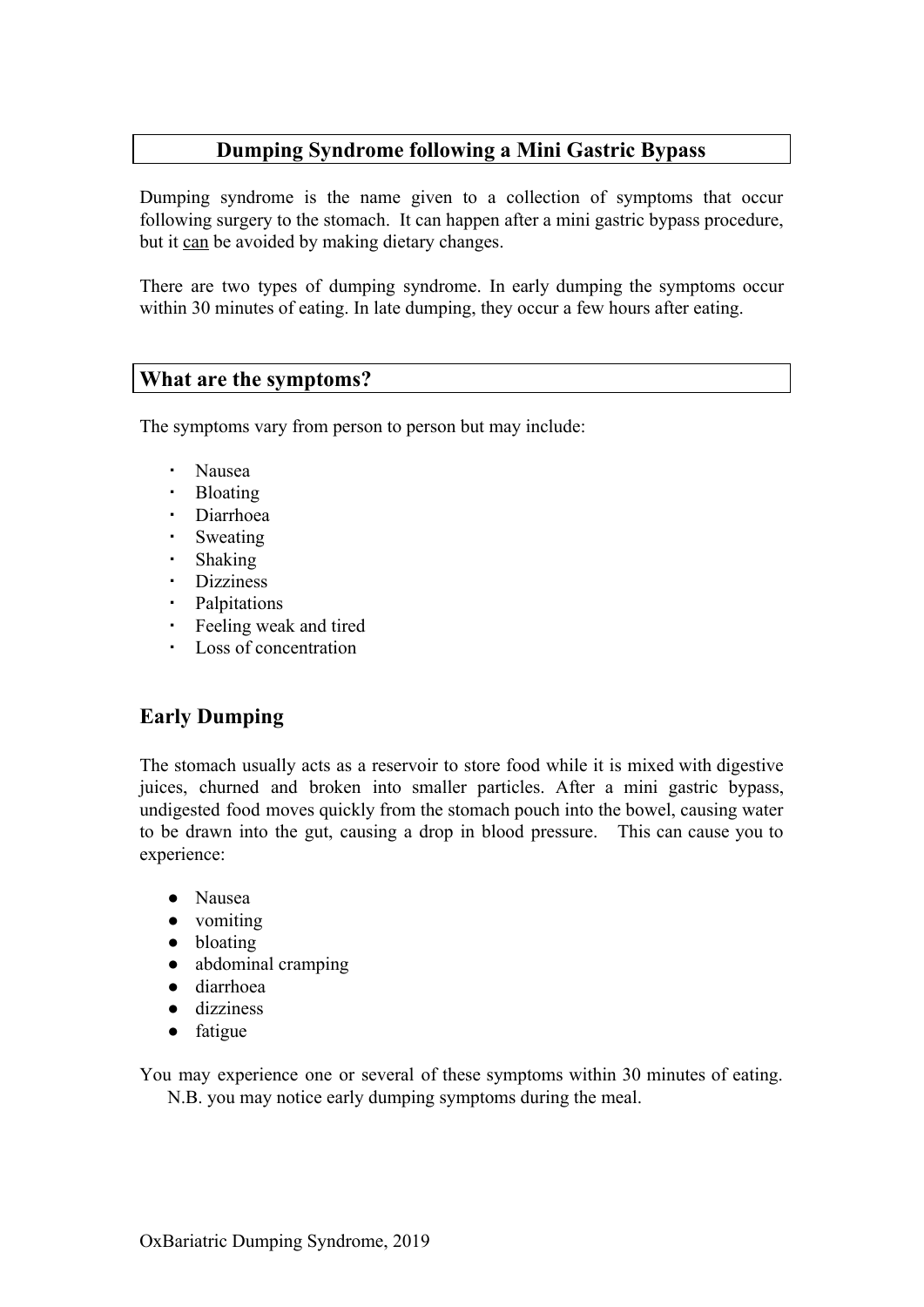## **Late Dumping**

This happens when the food delivered into the bowel is absorbed more quickly than usual. In response, the body releases insulin, a hormone which causes blood sugar levels to drop. This can cause you to experience:

el:

- weakness and feeling faint
- dizziness and sweating
- a loss of concentration
- the need to rest
- palpitations
- hunger and hypoglycaemia (low blood sugar)

You may experience one or several of these symptoms within 1 to 3 hours of eating.

#### **What should I do if I get Dumping Syndrome?**

If you do get symptoms of dumping syndrome, then try lying down for 30 minutes and allow the feeling to pass. The most important thing is to try to identify the cause of the dumping so that you can avoid it happening again.

## **How can I avoid dumping syndrome following a mini gastric bypass?**

There are several reasons why you might experience dumping symptoms:

- eating too much
- eating foods that are high in simple sugars, e.g. sweets, chocolates, cakes, biscuits, sugary drinks including fruit juice and sugary milkshakes
- eating more carbohydrate or starchy foods than protein foods
- eating refined carbohydrates rather than wholegrain products, e,g, white bread, breakfast cereals such as Cornflakes or Rice Krispies.
- eating high fat foods, greasy food or rich foods, e.g. fried or processed foods, pastries, dressings and mayonnaise
- drinking with a meal or snack (or within 30 minutes)
- not chewing food well or rushing a meal
- Watch out for alternative names for sugar, e.g. glucose, sucrose, fructose, dextrose, honey or corn syrup
- Use low sugar drinks e.g. no added sugar squash and cordial

Think about exactly how you felt following eating and drinking. You may have easily identified one of the symptoms of dumping but overlooked others. Dumping can be mild or severe but in most cases is avoidable with a few small changes.

#### **Speak to your Dietitian if you suspect you are getting symptoms of dumping syndrome or would like to discuss further.**